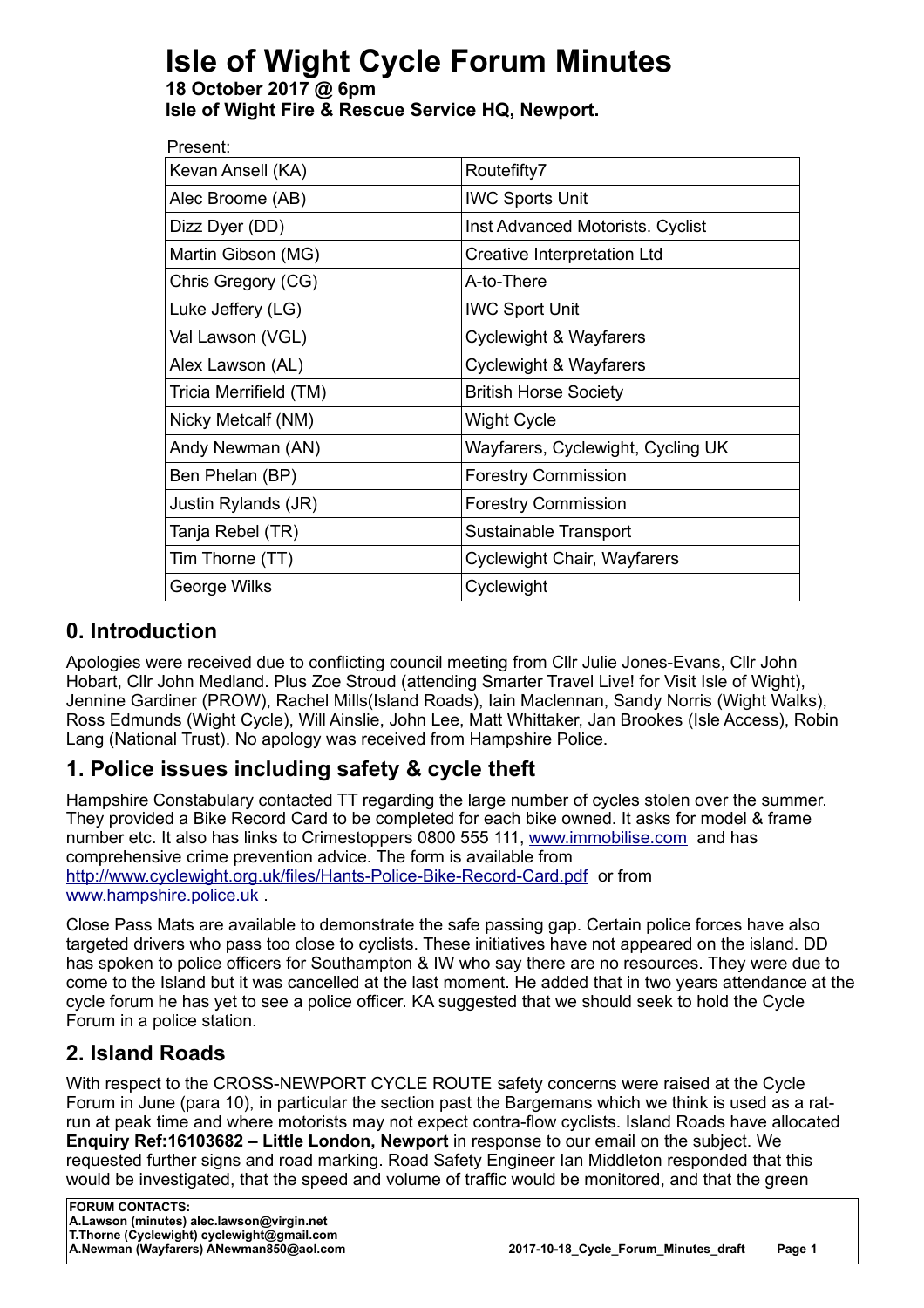surface would be renewed eventually when the carriageway was replaced (the concrete foundation). We further requested in advance of this current meeting that the result of the traffic survey be provided but have not heard from Island Roads on this Enquiry Reference. However Rachel Mills has apologised for non-attendance.

In general Island Roads' communications with cyclists appear to show an inadequate awareness of the importance to the Island Tourist Industry of cycling visitors. MG suggested that the Cycle Forum should be treated as a body with a special status and be part of strategic discussions. TM suggested that we write to Bill Murphy (IWC) & copy Cllr Ian Ward and to Bob Seely MP who may take up the matter as a tourist issue. Since the meeting CW have sought further clarification on this. CW will write to Antony Cooke the officer within IWC who is responsible for the PFI contract.

## **3. IW Cycle Fest.**

This took place from 23 September to 01 October, see<http://www.iwcyclefest.com/>. GP Sport had been expected to attend the forum.

AN said that the Wayfarers were not given much information in advance. AB said the IWC Sports Unit received calls for information but had little to give out. LJ said he was in touch with Gareth Shilton and they hope to improve online access next time. TT said there was a full page advert in CYCLE UK and there was a County Press advert. The 50/100 mile event had about 200 participants, the last Saturday event was well attended, and the kids cross-country events were popular. AL noted the launch event was worthwhile for Cyclewight as there were serious enquiries for info on island routes & clubs – Wayfarers runs lists were given out.

#### **4. Forestry.**

Ben Phelan as Solent Area manager and Justin Rylands as Recreation manager for the Forestry Commission introduced themselves and were happy to answer questions. They are based on the mainland but visit frequently.

AL said that Ben & Justin visited the IWC Local Access Forum and stated that the Forestry Commission was pro-cycling but stressed cyclists should only use Bridleways, Byways or Promoted Trails. So did this mean they would listen to suggestions from cycling groups for new trails? BP answered that they would consider suggestions but jumps would be a problem. JR said that where these exist they have to be well built & well maintained. "Gorilla" jumps are seen as a liability and are removed. His predecessor in post Jamie Kelly, who had attended the forum, had left notes on policies. BP explained that staff time is short to monitor permitted structures or routes, and this was problematic.

TT asked if volunteers could work with the FC to provide such infrastructure. MG noted that having previously worked with the FC regarding the Red Squirrel Trail he perceived that their organisation was set up when they were much larger. If the issue was shortage of staff time this might be surmountable by input from volunteers.

TT asked if there was a model elsewhere in the country? BP said one case has taken about 10 years from an illegal dig to now being ready to open officially.

VGL asked about Moors Valley Country Park which is very popular & provides employment & income. JR said the development was led by the Forestry Commission and now has 7km of tracks. They would consider a costed approach for trails provided it was official and not "gorilla". It was acknowledged that mountain bikers are the last people to be organised. However LJ said GP Sport are a large grouping who might come up with something. TT added that Cyclewight & the Cycle Forum would be keen to set up liaison between the Forestry Commission and cycling groups.

VGL said the IW Mountain Bike Centre (Chevy Chase) had made mountain bike routes on private land. DD asked who will follow up the possibilities? AB said mountain bikers will not form a committee to do this.

#### **5. Isle Access.**

Jan Brookes has sent information that Isle Access is hoping to have regular events starting in the new year but is still looking for a venue.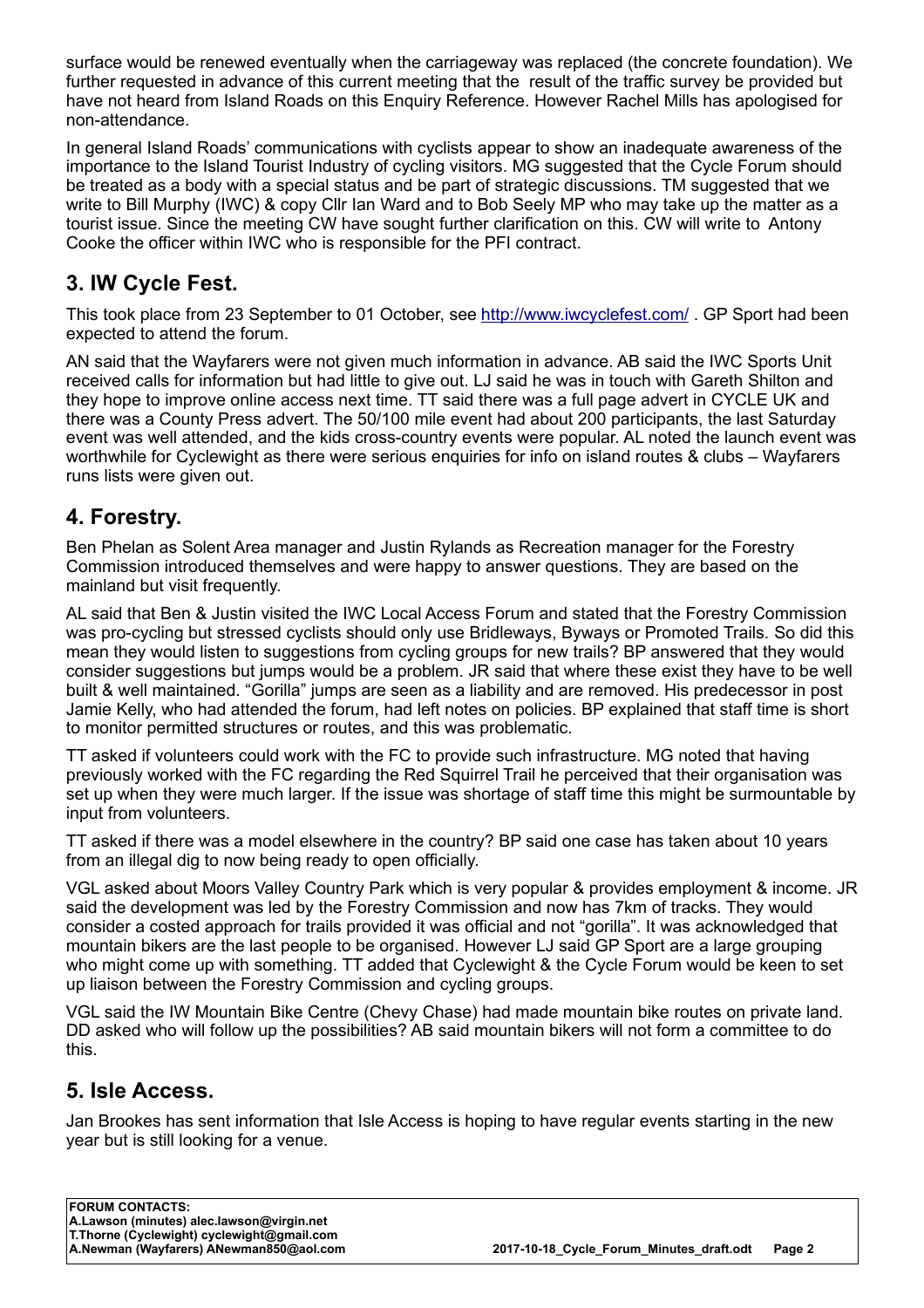#### **6. Access Fund**

CG of A-to-There gave an update regarding the IWC funding of £1.3 million over 3 years which commenced this April, for a series of projects around education, work and tourism and aimed at increasing cycle levels and health. Part of the focus is the transition from primary to secondary school. The project will include bike maintenance and possibly cycle loans. Wight Cycle Training Ltd have been awarded the contract.

AB said he manages elements of this for IWC, and they have confidence in Wight Cycle as a local company. Further projects mainly involving tourism have just been released for tender and there will be more opportunity in the future. This also includes walking schemes. Luke Jeffery is leading Isle Be Active aimed at regular participation in sport as a healthy social activity. They will be in touch with the all cycle groups including the Wayfarers and Sunday Social to help.

VGL said she had tried in the past to start health rides for over 50's on the model of over-50's health walks which do take place. She asked about training for professional ride leaders. LJ said there are plans over the next 1-2 years to have cycle rides targeted at improving health.

AB said the IWC Sports Unit have arranged Level 1 Coaching Course run by British Cycling and they hope to resurrect this. These cost is high and so people do drop out. Costs are £150 for entry level and £500 and upwards for higher level training. TT said there would be a momentum over the next three years of funding.

# **7. A Cycling Strategy for the Isle of Wight**

More about disability access and off-road facilities has been included, and it is hoped to release for circulation at the CycleWight AGM on 24 November. MG said detail of delivery was incomplete.

DD said the document has little to address the problem of improving behaviour of road users. The barrier to people taking up cycling was road safety. The County Press front page headline the previous week was cyclist "Left to die at side of the road". The police resources for traffic enforcement are inadequate.

TR said vehicles will still emit noxious fumes even if behaviour improves. Better cycle facilities & routes are needed, which means investment in infrastructure not just revenue. MG said once improvements are made then the need for infrastructure can be publicised. AL said many parish councils are not pro cycling even when there are already facilities used by lots of cyclists.

TM said there had been an equestrian accident when the horse slipped on the new road surface resulting in a bad injury to the rider and the horse having to be put down. Motorists did not stop to help. It is considered that the rural environment and narrow roads exposes horse riders, walkers and cyclists to extra danger, and that drivers (and cyclists?) from urban backgrounds need to be given more information. They may not be aware that there is a bridleway network, not just series of tracks round fields. The new safety director of the BHS has visited the island, and it is hoped to arrange a meeting to which cycling representatives and ramblers will be invited to discuss these issues. A booklet could be produced covering the use of rural roads and to circulated to road users including those preparing to pass the driving test. Note the bridleway network itself needs to be improved and road crossings made safer.

#### **8. Other reports, sustainability, permeability,**

# **Permeability Study:** MG confirmed that Cyclewight are reviewing Newport permeability. TT confirmed that we are seeking to input our views to IWC who have been awarded £9M to improve the transport infrastructure. VGL said that cycling access to the new ASDA does not work. MG said plans for the St Mary's Hospital roundabout have just been released; these appear to be the old plans. We need to keep talking to Planning. If capacity is simply increased around towns then something in the towns need to change to compensate.

# **Transition Island:** Tanja Rebel said the project meeting was this evening at the Riverside Centre and everyone was welcome to go after the forum. She would pursue sustainable transport initiatives.

# **Wayfarers' Randonnée:** Andy Newman said will take place on Sunday 6 May 2018. Please make contact if able to volunteer to help at checkpoints.